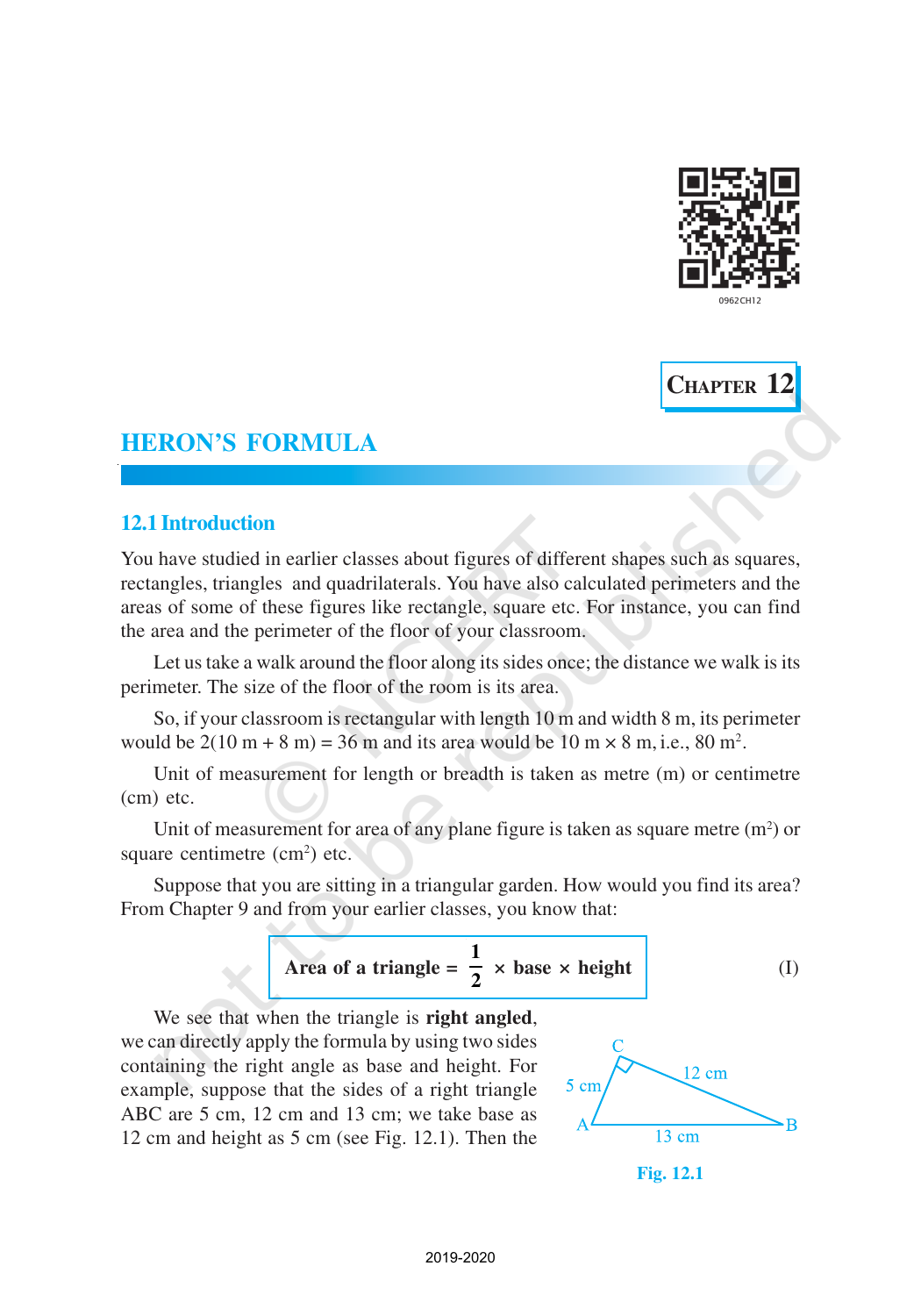area of  $\triangle$  ABC is given by

$$
\frac{1}{2} \times \text{base} \times \text{height} = \frac{1}{2} \times 12 \times 5 \text{ cm}^2, \text{ i.e., } 30 \text{ cm}^2
$$

Note that we could also take 5 cm as the base and 12 cm as height.

Now suppose we want to find the area of an **equilateral triangle** PQR with side 10cm (see Fig. 12.2). To find its area we need its height. Can you find the height of this triangle?

Let us recall how we find its height when we know its sides. This is possible in an equilateral triangle. Take the mid-point of QR as M and join it to P. We know that PMQ is a right triangle. Therefore, by using Pythagoras Theorem, we can find the length PM as shown below:

$$
PQ^2 = PM^2 + QM^2
$$

i.e., 
$$
(10)^2 = PM^2 + (5)^2
$$
, since QM = MR.

Therefore, we have  $PM^2 = 75$ 

i.e., 
$$
PM = \sqrt{75} \text{ cm} = 5\sqrt{3} \text{ cm}.
$$

Then area of 
$$
\triangle
$$
 PQR =  $\frac{1}{2}$  × base × height =  $\frac{1}{2}$  × 10 × 5 $\sqrt{3}$  cm<sup>2</sup> = 25 $\sqrt{3}$  cm<sup>2</sup>.

Let us see now whether we can calculate the area of an **isosceles triangle** also with the help of this formula. For example, we take a triangle XYZ with two equal sides XY and XZ as 5 cm each and unequal side YZ as 8 cm (see Fig. 12.3).

In this case also, we want to know the height of the triangle. So, from X we draw a perpendicular XP to side YZ. You can see that this perpendicular XP divides the base YZ of the triangle in two equal parts.

Therefore,  
\n
$$
YP = PZ = \frac{1}{2} YZ = 4 \text{ cm}
$$
  
\nThen, by using Pythagoras theorem, we get  
\n
$$
XP^2 = XY^2 - YP^2
$$
\n
$$
= 5^2 - 4^2 = 25 - 16 = 9
$$
\nSo,  
\n
$$
XP = 3 \text{ cm}
$$
\nNow, area of  $\triangle XYZ = \frac{1}{2} \times \text{base } YZ \times \text{height } XP$   
\n
$$
= \frac{1}{2} \times 8 \times 3 \text{ cm}^2 = 12 \text{ cm}^2.
$$



**Fig. 12.2**

 $10 \text{ cm}$ 

 $5 cm -$ → M

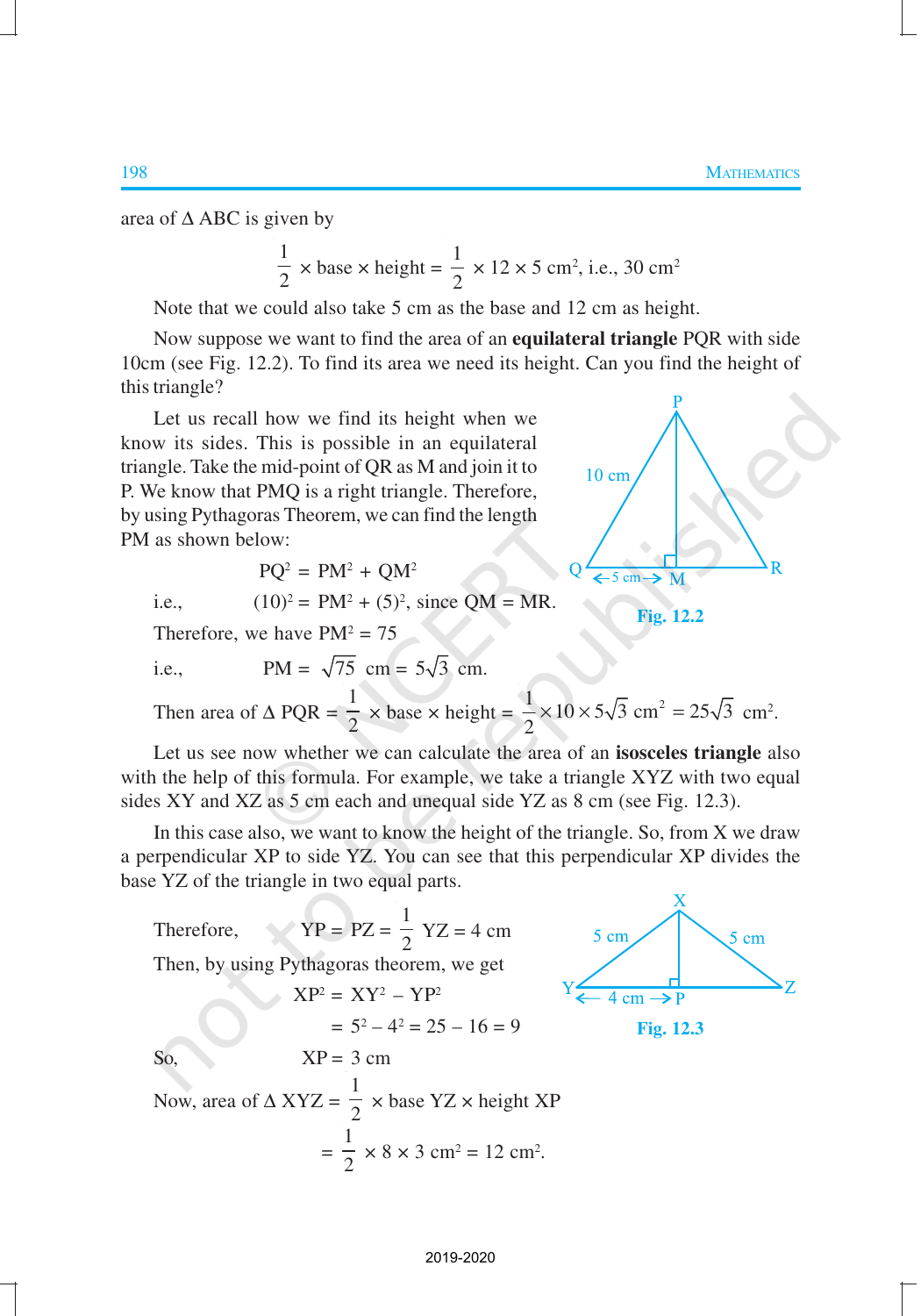Now suppose that we know the lengths of the sides of a scalene triangle and not the height. Can you still find its area? For instance, you have a triangular park whose sides are 40 m, 32 m, and 24 m. How will you calculate its area? Definitely if you want to apply the formula, you will have to calculate its height. But we do not have a clue to calculate the height. Try doing so. If you are not able to get it, then go to the next section.

### **12.2Area of a Triangle — by Heron's Formula**

Heron was born in about 10AD possibly in Alexandria in Egypt. He worked in applied mathematics. His works on mathematical and physical subjects are so numerous and varied that he is considered to be an encyclopedic writer in these fields. His geometrical works deal largely with problems on mensuration written in three books. Book I deals with the area of squares, rectangles, triangles, trapezoids (trapezia), various other specialised quadrilaterals, the regular polygons, circles, surfaces of cylinders, cones, spheres etc. In this book, Heron has derived the famous formula for the area of a triangle in terms of its three sides.



The formula given by Heron about the area of a triangle, is also known as *Hero's formula*. It is stated as:

Area of a triangle = 
$$
\sqrt{s(s-a)(s-b)(s-c)}
$$
 (II)

*where a, b and c are the sides of the triangle*, and *s* = *semi-perimeter, i.e., half the*

*perimeter of the triangle* =  $\frac{2}{2}$  $\frac{a+b+c}{b}$ 

This formula is helpful where it is not possible to find the height of the triangle easily. Let us apply it to calculate the area of the triangular park ABC, mentioned above (see Fig. 12.5).

Let us take  $a = 40$  m,  $b = 24$  m,  $c = 32$  m,

so that we have 
$$
s = \frac{40 + 24 + 32}{2}
$$
 m = 48 m.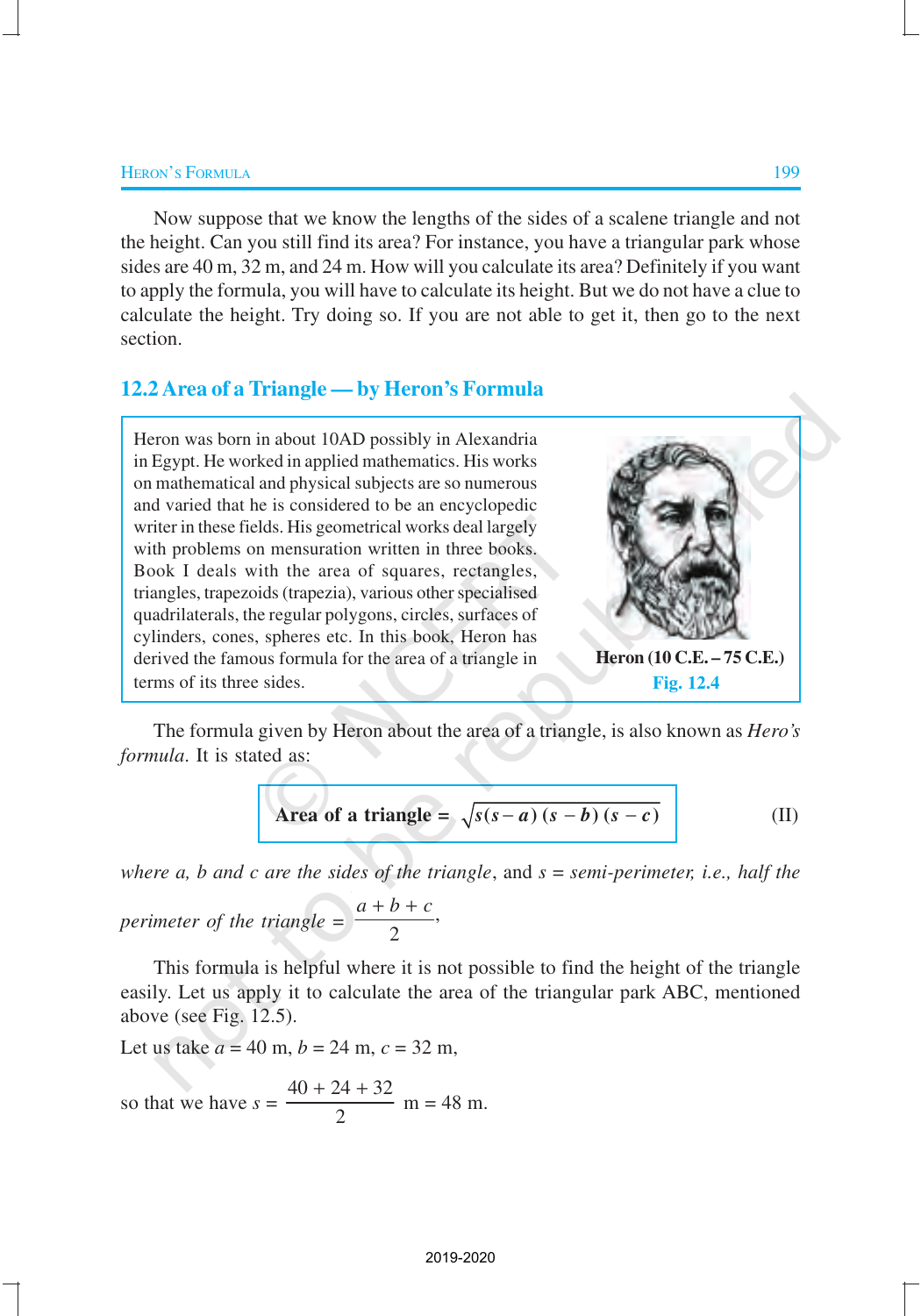#### 200 MATHEMATICS



We see that  $32^2 + 24^2 = 1024 + 576 = 1600 = 40^2$ . Therefore, the sides of the park make a right triangle. The largest side, i.e., BC which is 40 m will be the hypotenuse and the angle between the sides AB and AC will be 90°.

By using Formula I, we can check that the area of the park is 1  $\frac{1}{2} \times 32 \times 24$  m<sup>2</sup>  $= 384 \text{ m}^2$ .

We find that the area we have got is the same as we found by using Heron's formula.

Now using Heron's formula, you verify this fact by finding the areas of other triangles discussed earlier *viz*.,

- (i) equilateral triangle with side 10 cm.
- (ii) isosceles triangle with unequal side as 8 cm and each equal side as 5 cm.

You will see that

For (i), we have  $s = \frac{10 + 10 + 10}{s}$ 2  $+10+$  $cm = 15$  cm.

Area of triangle =  $\sqrt{15(15 - 10)(15 - 10)(15 - 10)}$  cm<sup>2</sup>

$$
=\sqrt{15\times 5\times 5\times 5}
$$
 cm<sup>2</sup> = 25 $\sqrt{3}$  cm<sup>2</sup>

For (ii), we have  $s = \frac{8+5+5}{2}$  cm = 9 cm 2  $+ 5 + 5$  cm =

Area of triangle =  $\sqrt{9(9-8)(9-5)(9-5)}$  cm<sup>2</sup> =  $\sqrt{9 \times 1 \times 4 \times 4}$  cm<sup>2</sup> = 12 cm<sup>2</sup>.

Let us now solve some more examples: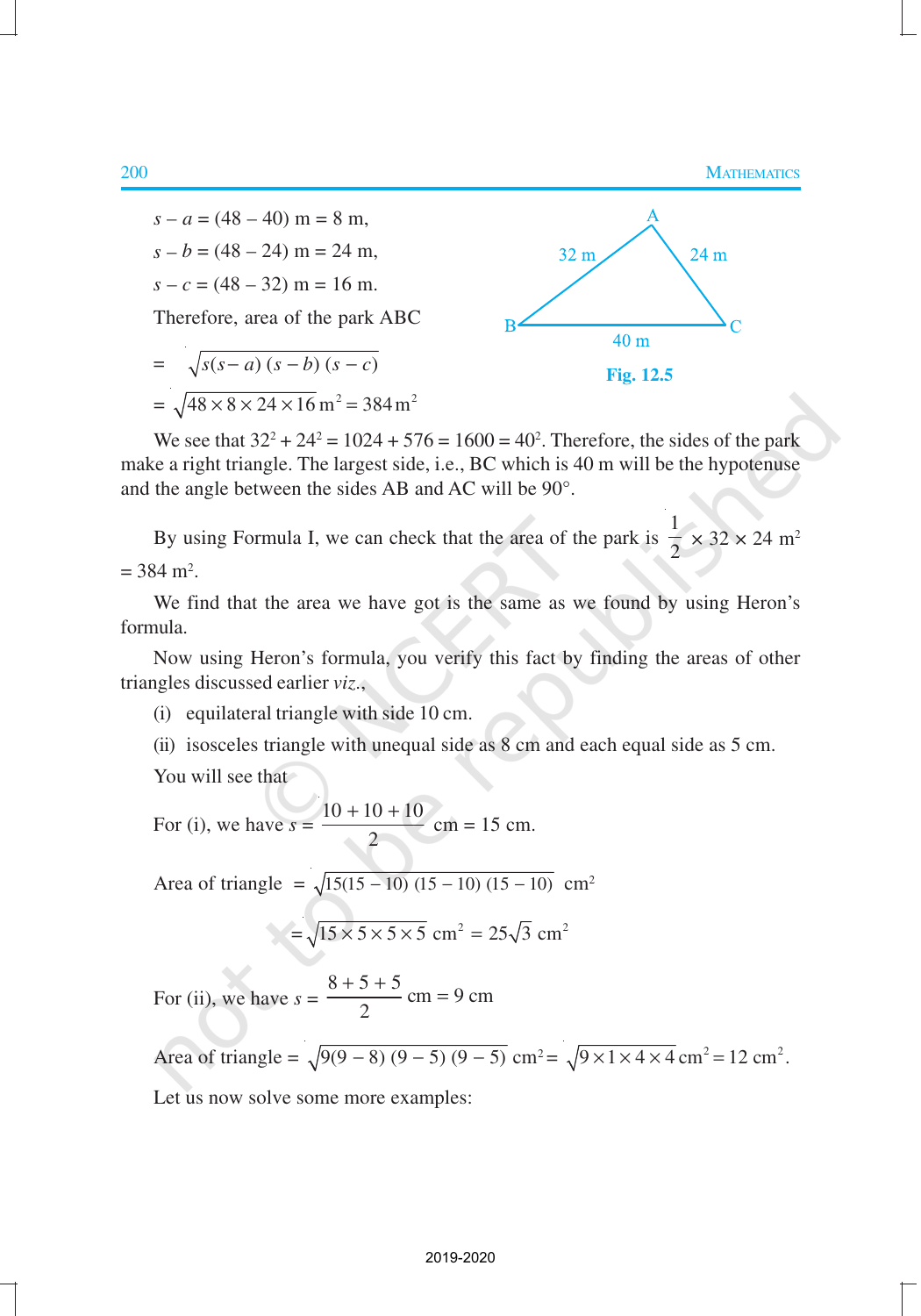**Example 1 :** Find the area of a triangle, two sides of which are 8 cm and 11 cm and the perimeter is 32 cm (see Fig. 12.6).

**Solution :** Here we have perimeter of the triangle =  $32 \text{ cm}$ ,  $a = 8 \text{ cm}$  and  $b = 11 \text{ cm}$ .

Third side 
$$
c = 32 \text{ cm} - (8 + 11) \text{ cm} = 13 \text{ cm}
$$
  
\nSo,  $2s = 32$ , i.e.,  $s = 16 \text{ cm}$ ,  
\n $s - a = (16 - 8) \text{ cm} = 8 \text{ cm}$ ,  
\n $s - b = (16 - 11) \text{ cm} = 5 \text{ cm}$ ,  
\n $s - c = (16 - 13) \text{ cm} = 3 \text{ cm}$ .  
\nTherefore, area of the triangle =  $\sqrt{s(s - a)(s - b)(s - c)}$ 

$$
= \sqrt{16 \times 8 \times 5 \times 3} \text{ cm}^2 = 8\sqrt{30} \text{ cm}^2
$$

50 m

 $\overline{R}$ 

**Fig. 12.7**

 $\cdot$ 120 m·

 $3 \text{ m}$ 

 $80<sub>m</sub>$ 

**Example 2 :** A triangular park ABC has sides 120m, 80m and 50m (see Fig. 12.7). A gardener *Dhania* has to put a fence all around it and also plant grass inside. How much area does she need to plant? Find the cost of fencing it with barbed wire at the rate of  $\bar{\tau}$ 20 per metre leaving a space 3m wide for a gate on one side.

**Solution :** For finding area of the park, we have

 $2s = 50 m + 80 m + 120 m = 250 m$ . i.e.,  $s = 125 \text{ m}$ Now,  $s - a = (125 - 120)$  m = 5 m,  $s - b = (125 - 80)$  m = 45 m,  $s - c = (125 - 50)$  m = 75 m.

Therefore, area of the park = 
$$
\sqrt{s(s-a)(s-b)(s-c)}
$$

$$
= \sqrt{125 \times 5 \times 45 \times 75} \text{ m}^2
$$

$$
= 375\sqrt{15} \text{ m}^2
$$

Also, perimeter of the park =  $AB + BC + CA = 250$  m

Therefore, length of the wire needed for fencing  $= 250$  m  $- 3$  m (to be left for gate)

$$
= 247 \text{ m}
$$

And so the cost of fencing =  $\overline{20} \times 247 = 24940$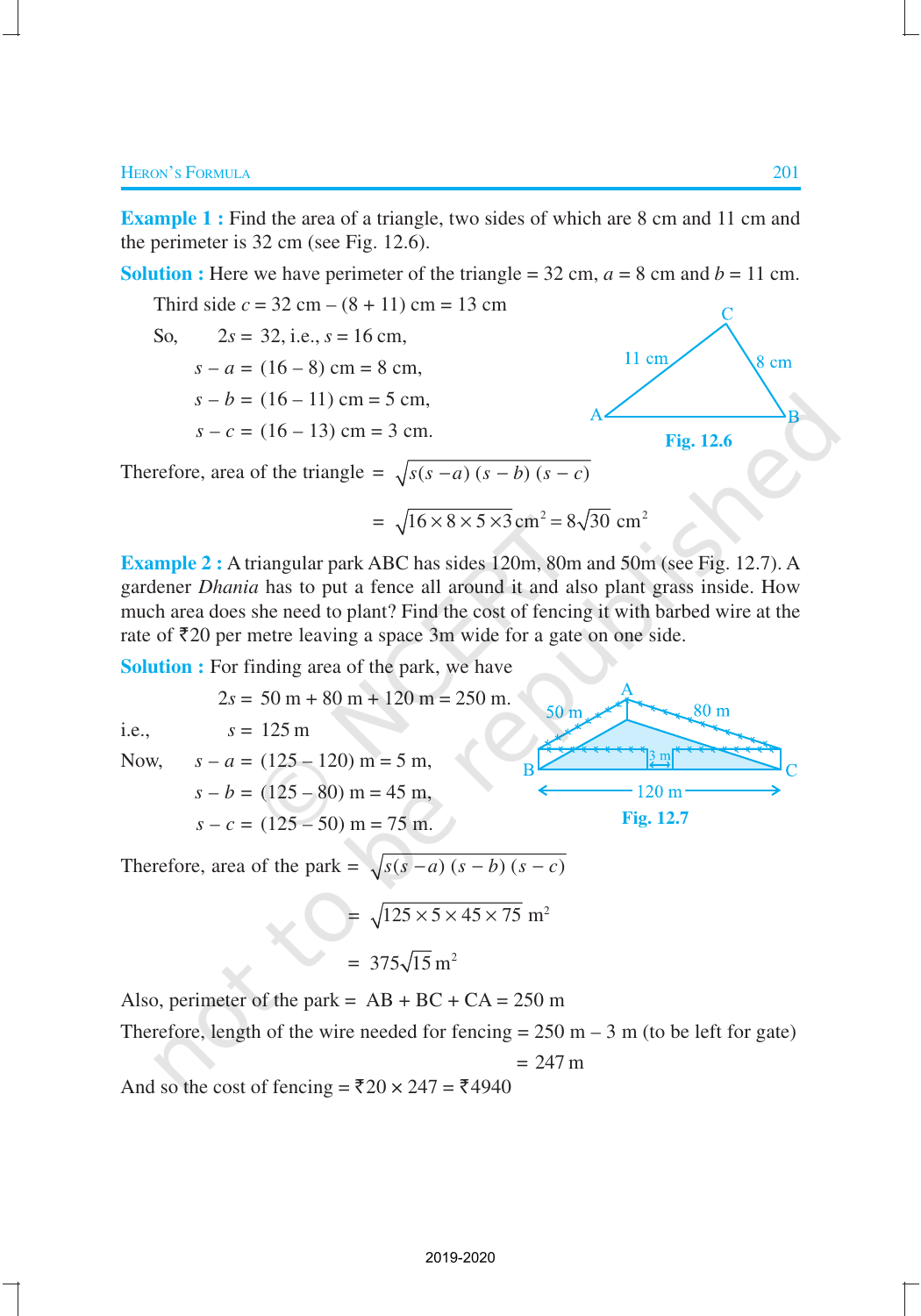$5x$ 

**Example 3 :** The sides of a triangular plot are in the ratio of 3 : 5 : 7 and its perimeter is 300 m. Find its area.

**Solution :** Suppose that the sides, in metres, are 3*x*, 5*x* and 7*x* (see Fig. 12.8).

Then, we know that  $3x + 5x + 7x = 300$  (perimeter of the triangle)

Therefore,  $15x = 300$ , which gives  $x = 20$ .

So the sides of the triangle are  $3 \times 20$  m,  $5 \times 20$  m and  $7 \times 20$  m

i.e., 60 m, 100 m and 140 m.

Can you now find the area [Using Heron's formula]?

We have 
$$
s = \frac{60 + 100 + 140}{2}
$$
 m = 150 m,  
\nand area will be  $\sqrt{150(150 - 60) (150 - 100) (150 - 140)}$  m<sup>2</sup>  
\n $= \sqrt{150 \times 90 \times 50 \times 10}$  m<sup>2</sup>  
\n $= 1500\sqrt{3}$  m<sup>2</sup>

## **EXERCISE 12.1**

- **1.** A traffic signal board, indicating 'SCHOOL AHEAD', is an equilateral triangle with side '*a*'. Find the area of the signal board, using Heron's formula. If its perimeter is 180 cm, what will be the area of the signal board?
- **2.** The triangular side walls of a flyover have been used for advertisements. The sides of the walls are 122 m, 22 m and 120 m (see Fig. 12.9). The advertisements yield an earning of  $\bar{\mathcal{F}}$  5000 per m<sup>2</sup> per year. A company hired one of its walls for 3 months. How much rent did it pay?



**Fig. 12.9**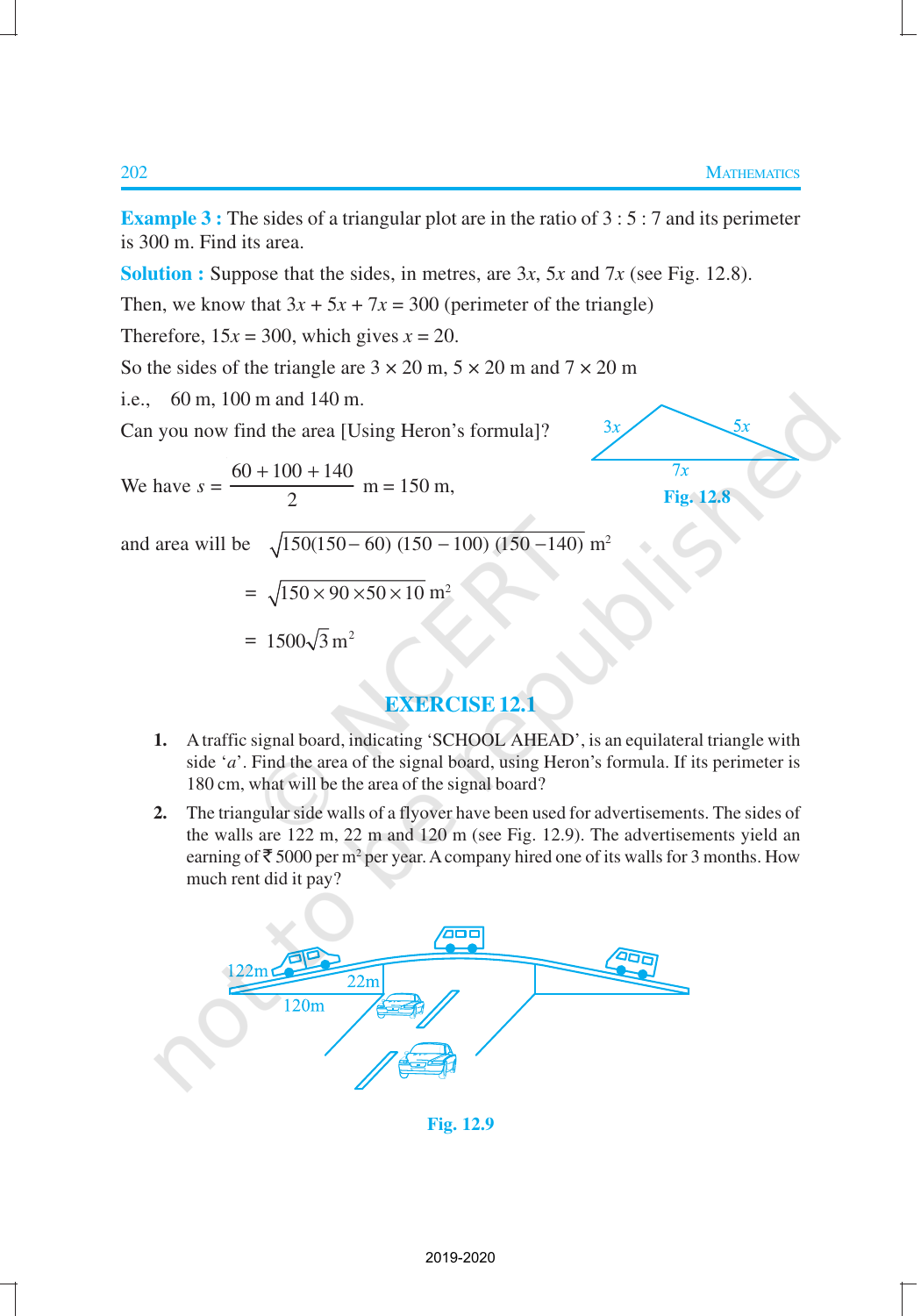**3.** There is a slide in a park. One of its side walls has been painted in some colour with a message "KEEPTHE PARK GREEN AND CLEAN" (see Fig. 12.10 ). If the sides of the wall are 15 m, 11 m and 6 m, find the area painted in colour.



**Fig. 12.10**

- **4.** Find the area of a triangle two sides of which are 18cm and 10cm and the perimeter is 42cm.
- **5.** Sides of a triangle are in the ratio of 12 : 17 : 25 and its perimeter is 540cm. Find its area.
- **6.** An isosceles triangle has perimeter 30 cm and each of the equal sides is 12 cm. Find the area of the triangle.

### **12.3Application of Heron's Formula in Finding Areas of Quadrilaterals**

Suppose that a farmer has a land to be cultivated and she employs some labourers for this purpose on the terms of wages calculated by area cultivated per square metre. How will she do this? Many a time, the fields are in the shape of quadrilaterals. We need to divide the quadrilateral in triangular parts and then use the formula for area of the triangle. Let us look at this problem:

**Example 4 :** Kamla has a triangular field with sides 240 m, 200 m, 360 m, where she grew wheat. In another triangular field with sides 240 m, 320 m, 400 m adjacent to the previous field, she wanted to grow potatoes and onions (see Fig. 12.11). She divided the field in two parts by joining the mid-point of the longest side to the opposite vertex and grew patatoes in one part and onions in the other part. How much area (in hectares) has been used for wheat, potatoes and onions? (1 hectare  $= 10000$  m<sup>2</sup>)

**Solution :** Let ABC be the field where wheat is grown. Also let ACD be the field which has been divided in two parts by joining C to the mid-point E of AD. For the area of triangle ABC, we have

$$
a = 200
$$
 m,  $b = 240$  m,  $c = 360$  m

Therefore, 
$$
s = \frac{200 + 240 + 360}{2}
$$
 m = 400 m.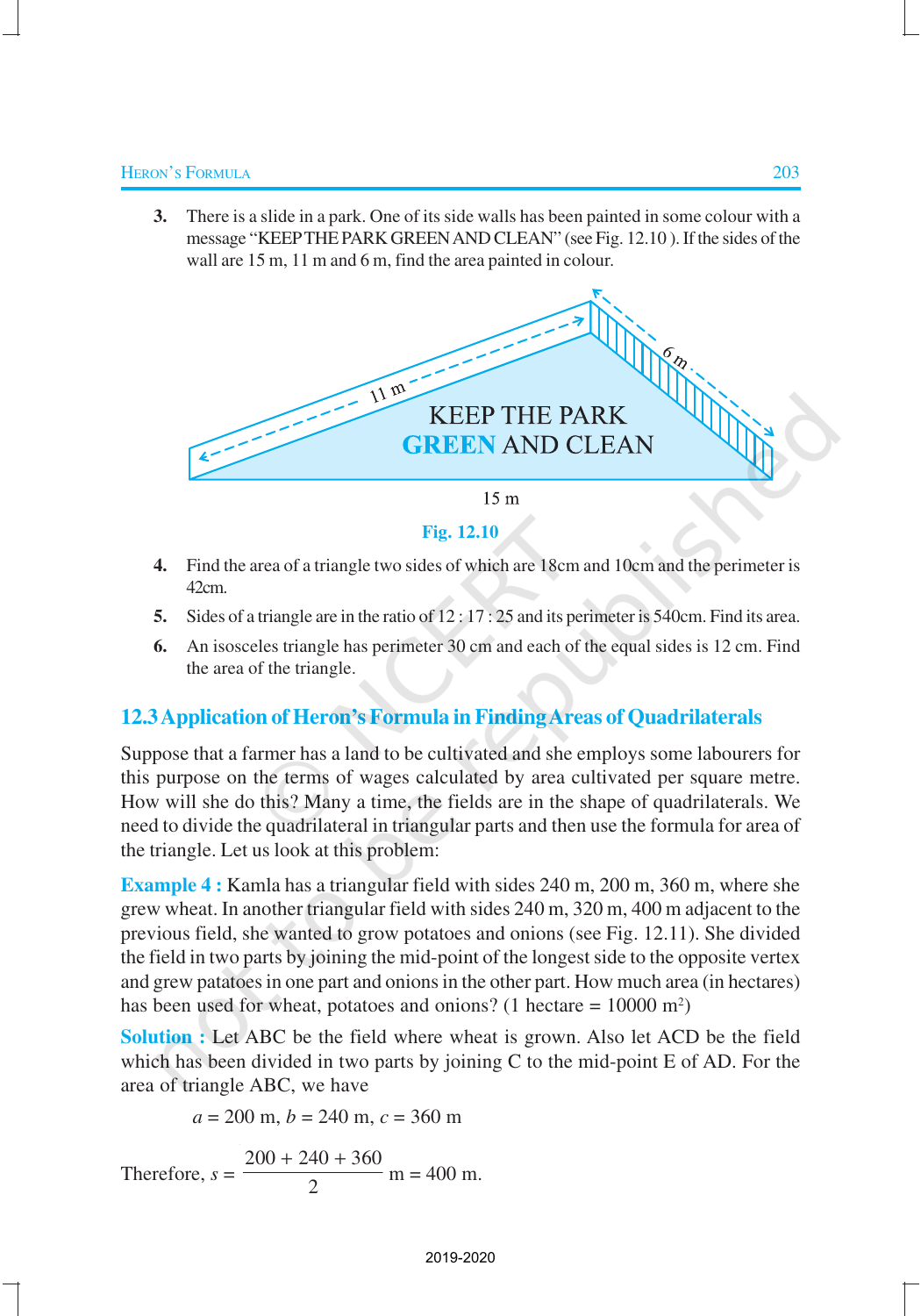

We notice that the line segment joining the mid-point E of AD to C divides the triangle ACD in two parts equal in area. Can you give the reason for this? In fact, they have the bases AE and ED equal and, of course, they have the same height.

Therefore, area for growing potatoes = area for growing onions

 $= (3.84 \div 2)$  hectares  $= 1.92$  hectares.

**Example 5 :** Students of a school staged a rally for cleanliness campaign. They walked through the lanes in two groups. One group walked through the lanes AB, BC and CA; while the other through AC, CD and DA (see Fig. 12.12). Then they cleaned the area enclosed within their lanes. If  $AB = 9$  m,  $BC = 40$  m,  $CD = 15$  m,  $DA = 28$  m and  $\angle$  B = 90°, which group cleaned more area and by how much? Find the total area cleaned by the students (neglecting the width of the lanes).

**Solution :** Since  $AB = 9$  m and  $BC = 40$  m,  $\angle$  B = 90°, we have:



Therefore, the first group has to clean the area of triangle ABC, which is right angled.

Area of 
$$
\triangle ABC = \frac{1}{2} \times \text{base} \times \text{height}
$$
  
=  $\frac{1}{2} \times 40 \times 9 \text{ m}^2 = 180 \text{ m}^2$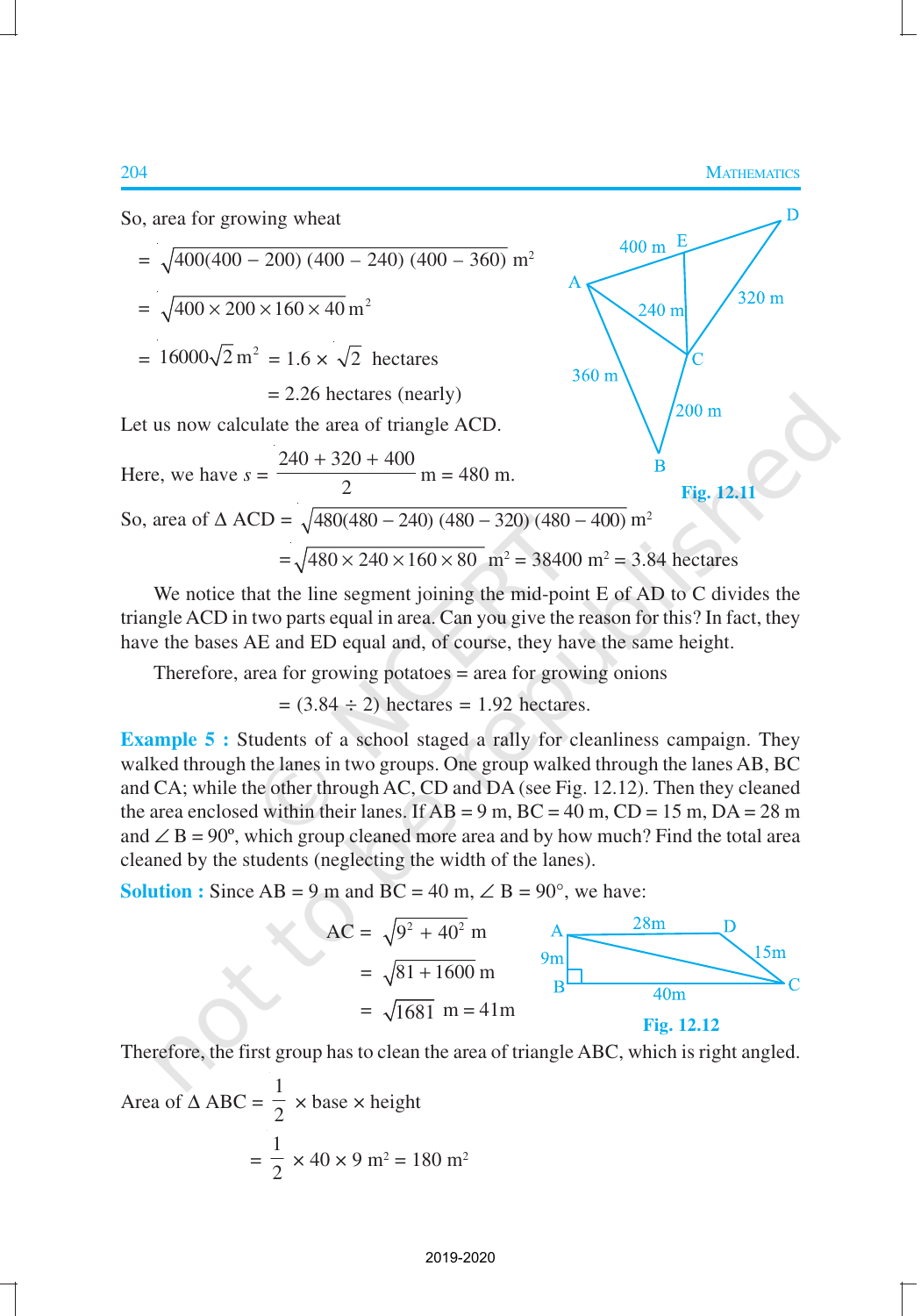The second group has to clean the area of triangle ACD, which is scalene having sides 41 m, 15 m and 28 m.

Here, 
$$
s = \frac{41 + 15 + 28}{2}
$$
 m = 42 m

Therefore, area of  $\triangle ACD = \sqrt{s(s-a)(s-b)(s-c)}$ 

$$
= \sqrt{42(42 - 41)(42 - 15)(42 - 28)} m^{2}
$$

$$
= \sqrt{42 \times 1 \times 27 \times 14} m^{2} = 126 m^{2}
$$

So first group cleaned 180 m<sup>2</sup> which is  $(180 - 126)$  m<sup>2</sup>, i.e., 54 m<sup>2</sup> more than the area cleaned by the second group.

Total area cleaned by all the students =  $(180 + 126)$  m<sup>2</sup> = 306 m<sup>2</sup>.

**Example 6 :** Sanya has a piece of land which is in the shape of a rhombus (see Fig. 12.13). She wants her one daughter and one son to work on the land and produce different crops. She divided the land in two equal parts. If the perimeter of the land is 400 m and one of the diagonals is 160 m, how much area each of them will get for their crops?

**Solution :** Let ABCD be the field.

Perimeter = 400 m So, each side = 400 m ÷ 4 = 100 m. i.e. AB = AD = 100 m.

Let diagonal  $BD = 160$  m.

Then semi-perimeter *s* of ∆ ABD is given by

$$
s = \frac{100 + 100 + 160}{2}
$$
 m = 180 m

Therefore, area of  $\triangle$  ABD =  $\sqrt{180(180 - 100) (180 - 100) (180 - 160)}$ 

$$
= \sqrt{180 \times 80 \times 80 \times 20} \text{ m}^2 = 4800 \text{ m}^2
$$

Therefore, each of them will get an area of  $4800 \text{ m}^2$ .

$$
f_{\rm{max}}
$$

2019-2020



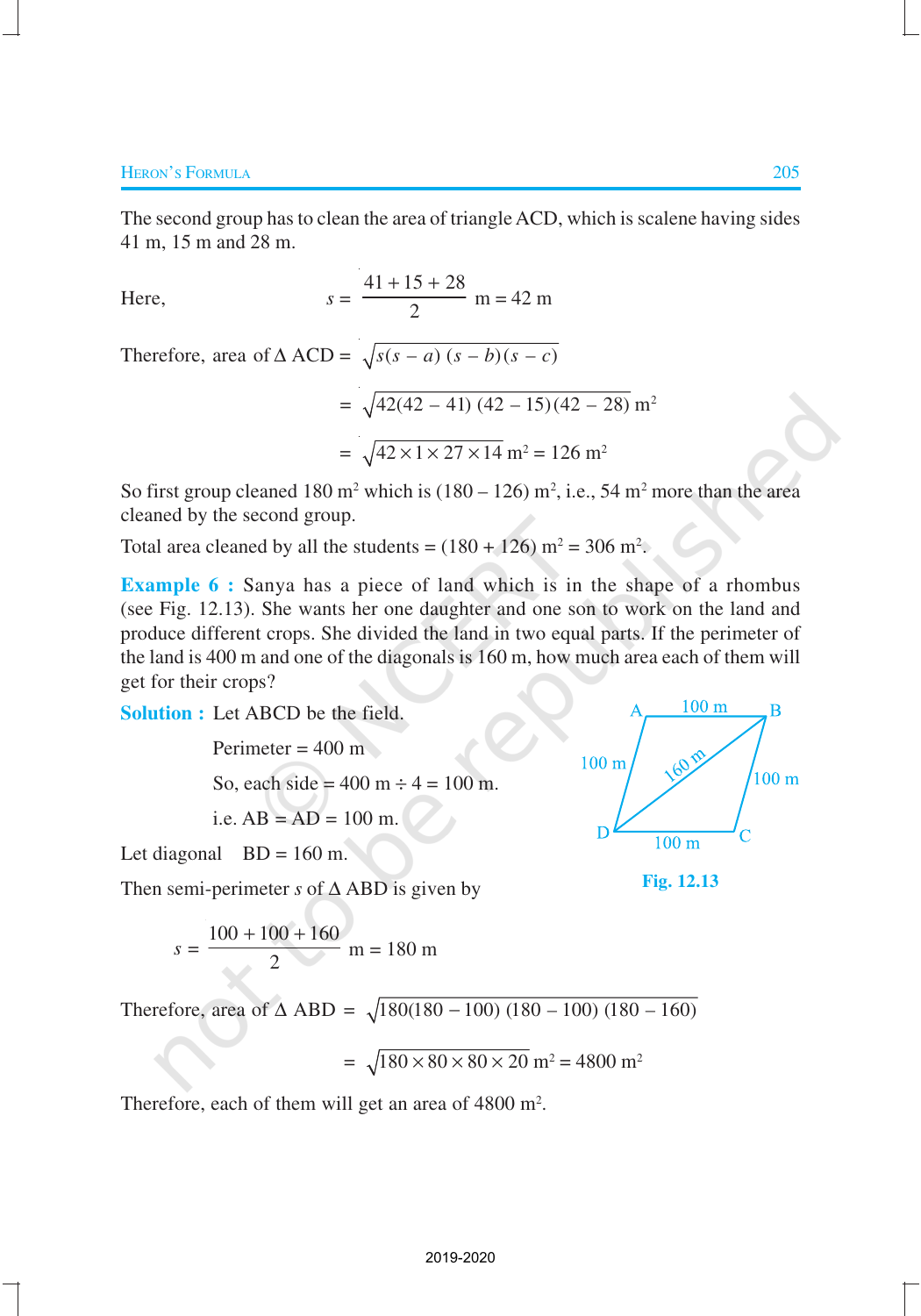B

 $100<sub>m</sub>$ 

**Fig. 12.14**

**Alternative method :** Draw CE ⊥ BD (see Fig. 12.14).

As  $BD = 160$  m, we have  $DE = 160 m \div 2 = 80 m$ 

And,

And, 
$$
DE^2 + CE^2 = DC^2
$$
, which gives  
\n
$$
CE = \sqrt{DC^2 - DE^2}
$$
\nor,  
\n
$$
CE = \sqrt{100^2 - 80^2}
$$
 m = 60 m

Therefore, area of  $\triangle BCD = \frac{1}{2} \times 160 \times 60$ 2  $\times 160 \times 60$  m<sup>2</sup> = 4800 m<sup>2</sup>

## **EXERCISE 12.2**

- **1.** A park, in the shape of a quadrilateral ABCD, has  $\angle C = 90^\circ$ , AB = 9 m, BC = 12 m,  $CD = 5$  m and  $AD = 8$  m. How much area does it occupy?
- **2.** Find the area of a quadrilateral ABCD in which  $AB = 3$  cm,  $BC = 4$  cm,  $CD = 4$  cm,  $DA = 5$  cm and  $AC = 5$  cm.
- **3.** Radha made a picture of an aeroplane with coloured paper as shown in Fig 12.15. Find the total area of the paper used.



**4.** A triangle and a parallelogram have the same base and the same area. If the sides of the triangle are 26 cm, 28 cm and 30 cm, and the parallelogram stands on the base 28 cm, find the height of the parallelogram.